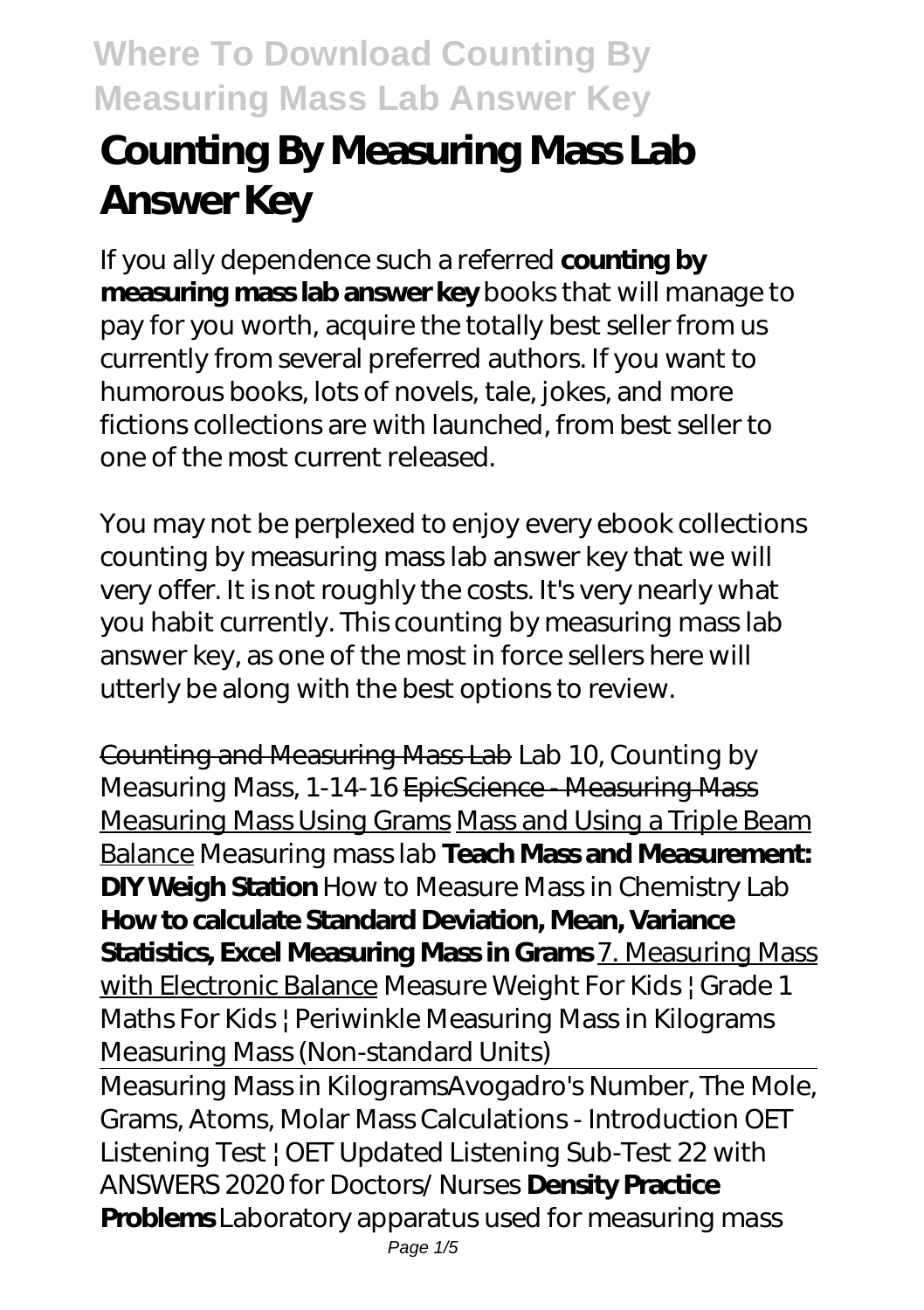## What is mass? | Math | Grade-3,4,5 | TutWay | *Counting By Measuring Mass Lab*

Counting by Measuring Mass Purpose To determine the mass of several samples of compounds and use the mole concept to count atoms Procedure Measure the mass of one level teaspoon of water (H 2 O), sodium chloride (NaCl), and calcium carbonate (CaCO 3). Organize your data by making a table similar to the one below. H 2 O(l) NaCl(s) CaCO 3 (s) **Mass** 

*Counting by Measuring Mass - Mr. Mooney's Chemistry* CHM Lab 15: Counting by Measuring Mass 7. Would it be practical to use the mole definition of 6.02x1023 to count visible objects by measuring mass? Explain your answer. 8. In the introduction you learned that 1 mole of carbon = 6.02x1023 atoms of carbon which equals 12 grams. Compare the mass of 1 mole of carbon to the mass of 1 mole of paperclips.

### *Counting by Measuring Mass - Catholic Texts*

Describe in your own words what is meant by the concept "Counting by Weighing" or "Counting by Measuring Mass". You have been asked by your boss to give 5000 of the objects that you used in today' sexperiment to a customer.

## *CHM Lab 15: Counting by Measuring Mass*

In this experiment I believe that when we weigh and calculate the different compounds Calcium Carbonate is the one that will have the most atoms.

*COUNTING BY MEASURING MASS & MOLES | lab-report-4* Measure the mass of one level teaspoon of sodium chloride (NaCl), water and calcium carbonate. 2. Calculate the Molar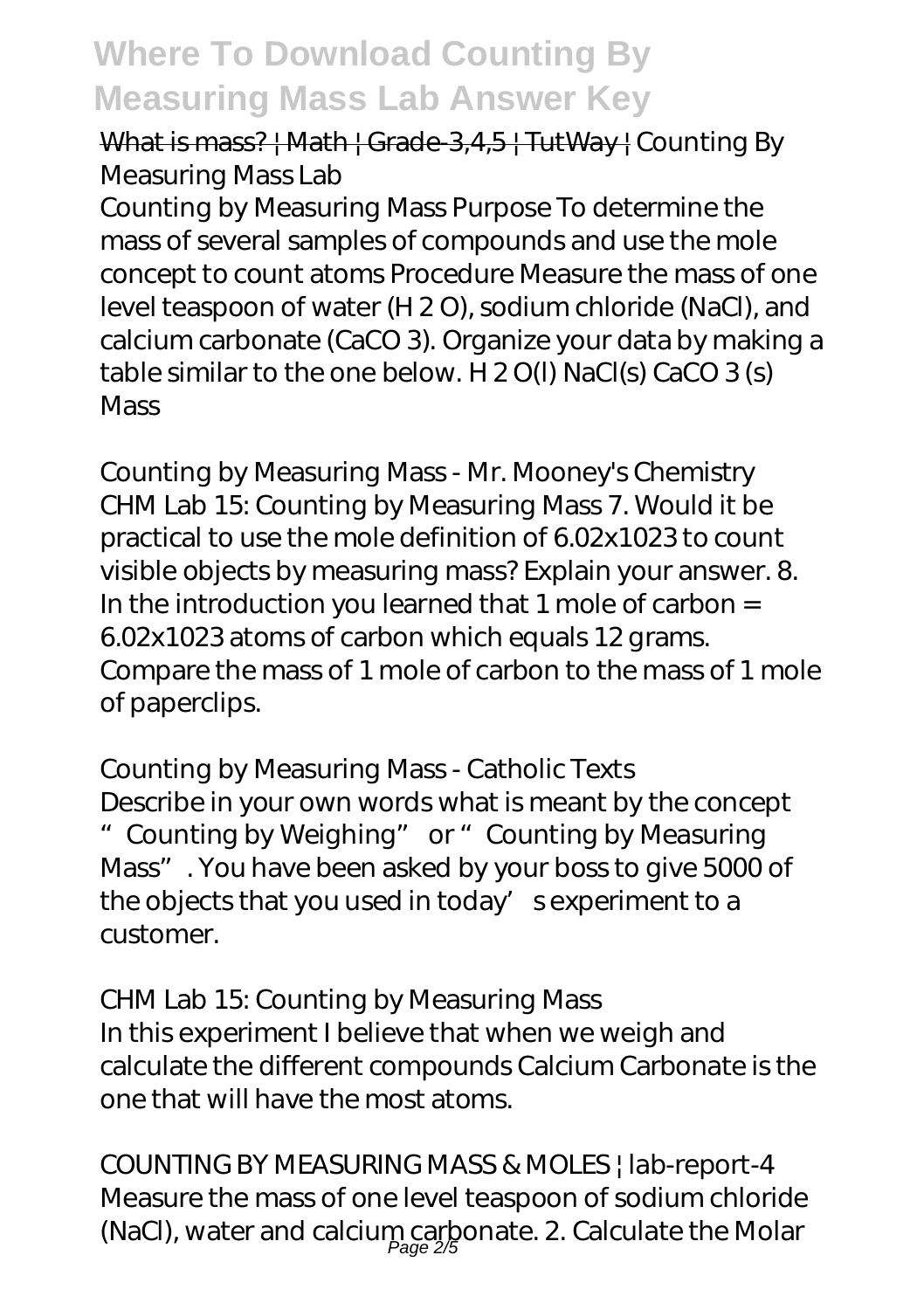Mass by mulAplying the atomic mass of each element Ames the number of atoms in the compound and adding them all. 3.

*COUNTING BY MEASURING MASS & MOLES | lab-report-4* Katie Kinoshita Chemistry Lab Report 12-22-17 Small Scale Lab: Counting by Measuring Mass Purpose: The purpose of this lab is to determine the mass of several samples of chemical compounds and use that data to count atoms. Hypothesis: If one type of measurement of a compound or an atom is known, then it is possible to figure out all the other measurements of that element through conversion.

*Small - Scale Lab\_ Counting by Measuring Mass.pdf - Katie ...* Measure the mass of one level teaspoon of sodium chloride (NaCl), water (H2O), and calcium carbonate (CaCO3). Make a table similar to figure A to record your measured and calculated data. H 2 O

*Small Scale Lab: Measuring Mass as a Means of Counting* Measuring Mass: Calculating Moles. You can measure how much of something you have by counting individual objects. For example, you can count the number of cookies in a bag or the number of pages in your notebook. There is a name for a number of atoms, ions, or molecules. One mole of a substance is equal to 6.02 x 1023 atoms, ions, or molecules of that substance.

#### *Measuring Mass Lab - Brainly*

Triple Beam Balance Reading, Practice - Enter your first name, read each mass and record it by clicking the number that goes into the red outlined space, then click "CHECK". Your goal is to have no more than ONE " Incorrect".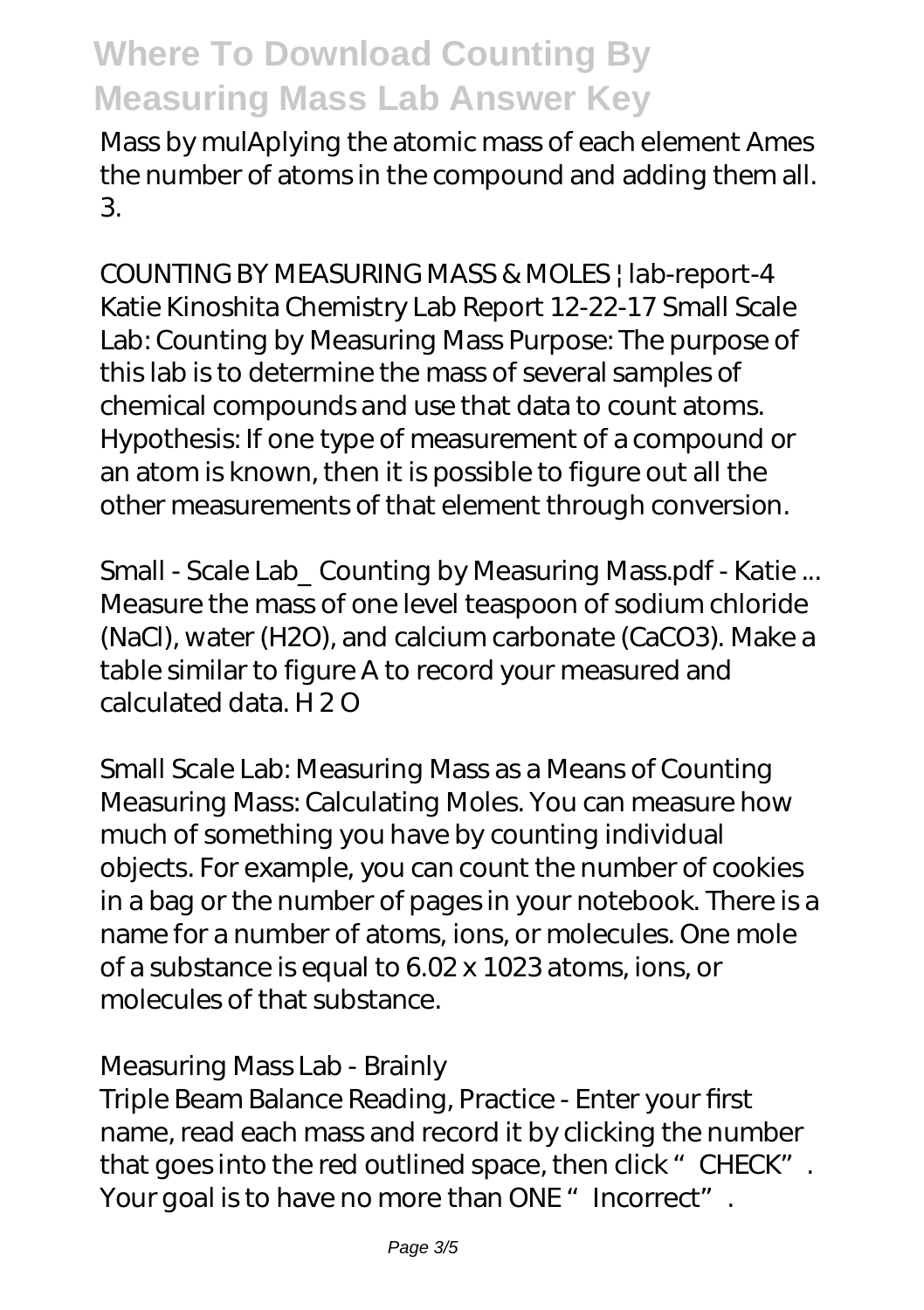*Measurement Virtual Labs - Warren County Public Schools* Calculate the mass of the popcorn by subtracting the mass of the beaker from the combined mass of the beaker and popcorn. Record the result in Data Table B. 4 Use the mass of a dozen popcorn kernels to calculate the mass of a single kernel and enter this value in Data Table B.

### *Lab 1 - Moles, Mass, and Volume*

All you need is the periodic table. The big number (the atomic mass number) is how many grams per mole. Aka Carbon is 12g per mole. Do that with each one to get moles (there are always fewer moles...

## *Can someone help me with this Chemistry Lab? I would ...*

1. we used counting by weighing in this experiment though it would have been just as easy to count the pennies. In real life when would we count by weighing? 2. in part A of the lab, why do we measure the mass of 10 pennies to determine the mass of 1 penny? (Why not its weigh one penny?) 3. If you reached into a pile of copper and pulled out a single atom, would it have the mass calculated above?

## *Chemistry help? experiment 4 isotopes and mole questions ...*

Weighing A Means Of Counting Lab Answers PDF Download April 18th, 2018 - mass as a means of counting small scale lab thursday may 7 measuring mass as a means of counting safety wear your safety glasses and follow standard safety' 'Weighing Scale Wikipedia April 29th, 2018 - Using Masses Whose Calibration Is Traceable To An Approved Laboratory ...

*Small Scale Lab Counting By Measuring Mass* View lab.docx from CHE MISC at Illinois State University.